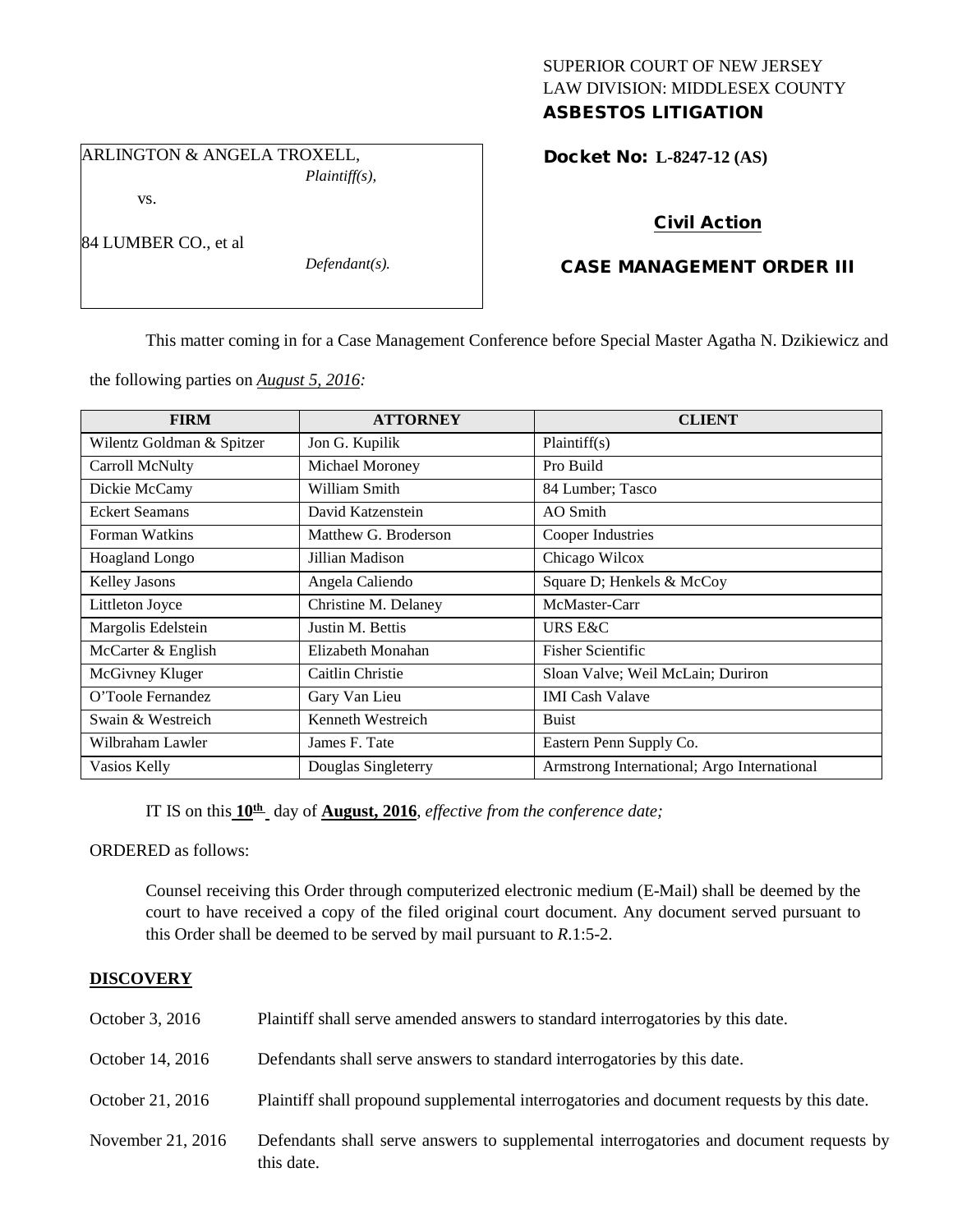| October 21, 2016  | Defendants shall propound supplemental interrogatories and document requests by this<br>date.                                                                                                               |
|-------------------|-------------------------------------------------------------------------------------------------------------------------------------------------------------------------------------------------------------|
| November 21, 2016 | Plaintiff shall serve answers to supplemental interrogatories and document requests by this<br>date.                                                                                                        |
| December 30, 2016 | Plaintiff depositions shall be concluded by this date. Plaintiff's counsel shall contact the<br>Special Master within one week of this deadline if plaintiff depositions are not completed<br>by this date. |
| January 31, 2017  | Fact discovery, including depositions, shall be completed by this date. Plaintiff's counsel<br>shall contact the Special Master within one week of this deadline if all fact discovery is not<br>completed. |
| January 31, 2017  | Depositions of corporate representatives shall be completed by this date.                                                                                                                                   |

## **EARLY SETTLEMENT**

- January 31, 2017 Settlement demands shall be served on all counsel and the Special Master by this date.
- March 1, 2017 @ 10:00am Early Settlement conference. All defense counsel shall appear with authority to negotiate settlement and have a representative authorized to negotiate settlement available by phone. Any request to be excused from the settlement conference shall be made to the Special Master no later than 4:00pm of the day prior to the conference.

## **SUMMARY JUDGMENT MOTION PRACTICE**

- February 17, 2017 Plaintiff's counsel shall advise, in writing, of intent not to oppose motions by this date.
- March 3, 2017 Summary judgment motions shall be filed no later than this date.
- March 31, 2017 Last return date for summary judgment motions.

#### **MEDICAL DEFENSE**

- October 3, 2016 Plaintiff shall serve executed medical authorizations by this date.
- October 3, 2016 Plaintiff shall serve a diagnostic medical report and any medical records in plaintiff's possession by this date.
- October 3, 2016 Plaintiff shall serve updated medical expert reports by this date.
- July 3, 2017 Defendants shall identify its medical experts and serve medical reports, if any, by this date. **In addition, defendants shall notify plaintiff's counsel (as well as all counsel of record) of a joinder in an expert medical defense by this date.**

#### **LIABILITY EXPERT REPORTS**

May 31, 2017 Plaintiff shall identify its liability experts and serve liability expert reports or a certified expert statement by this date or waive any opportunity to rely on liability expert testimony.

\_\_\_\_\_\_\_\_\_\_\_\_\_\_\_\_\_\_\_\_\_\_\_\_\_\_\_\_\_\_\_\_\_\_\_\_\_\_\_\_\_\_\_\_\_\_\_\_\_\_\_\_\_\_\_\_\_\_\_\_\_\_\_\_\_\_\_\_\_\_\_\_\_\_\_\_\_\_\_\_\_\_\_\_\_\_\_\_\_\_\_\_\_\_\_\_\_\_\_\_\_\_\_\_\_\_\_\_\_\_